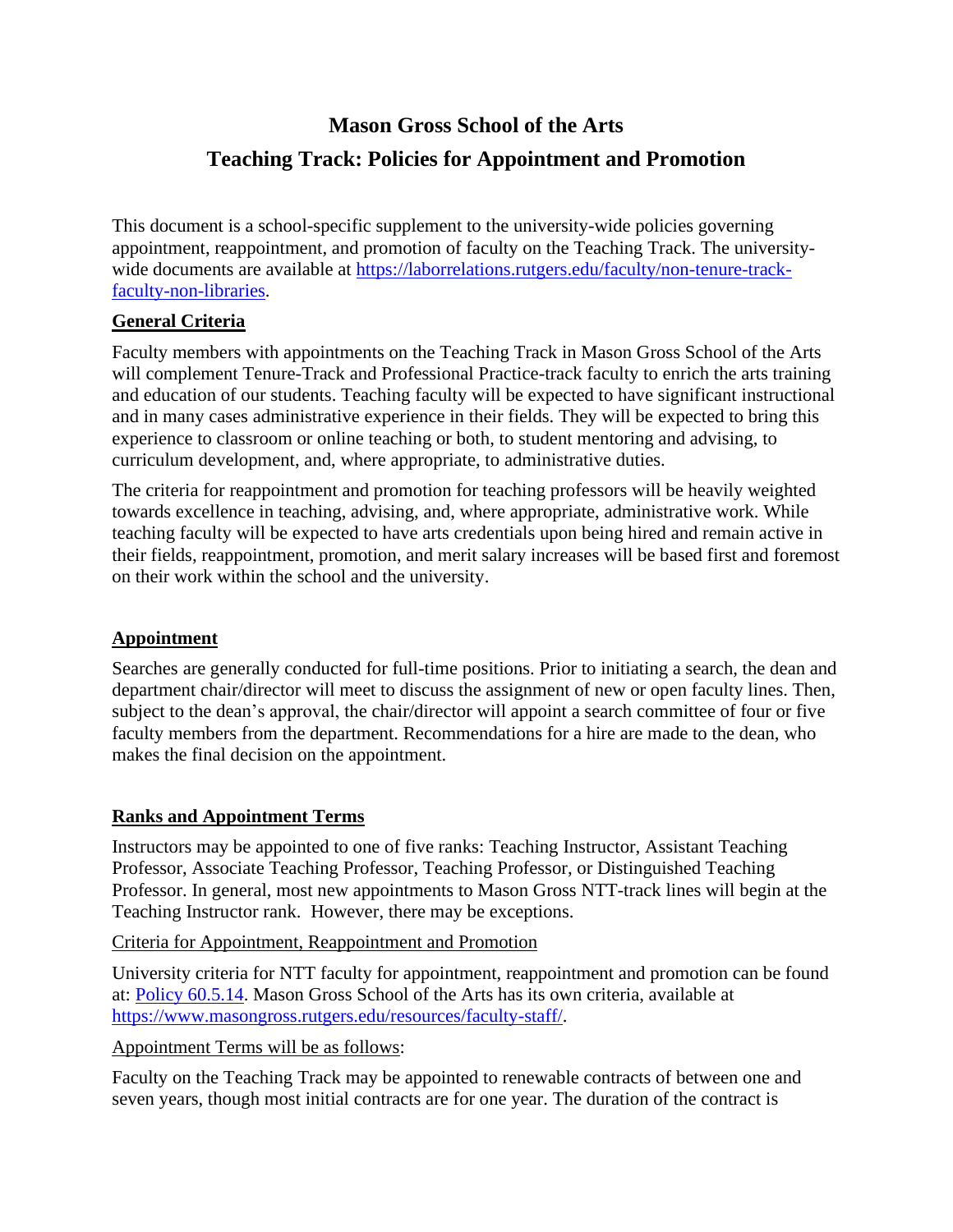determined by university policy and the needs of the department. Reappointment depends upon successful evaluations and continuing need and funding for the position. Teaching Track titles can be reappointed multiple times at the same rank. Guidelines for promotion to higher ranks are outlined below.

### **Evaluation and Reappointment**

NTT evaluations at Mason Gross must comply with university policy as outlined in the document "Appointments, Reappointments, and/or Promotions of Non-Tenure Track Faculty," located at [https://academiclaborrelations.rutgers.edu/non-tenure-track-faculty-non-libraries.](https://academiclaborrelations.rutgers.edu/non-tenure-track-faculty-non-libraries) As stipulated there,

- 1. During the term of a one- or two-year appointment, NTT faculty shall be evaluated at least once.
- 2. During the term of a three-, four-, or five-year appointment, NTT faculty shall be evaluated at least twice.
- 3. During the term of a six- or seven-year appointment, NTT faculty shall be evaluated at least three times.

Normally, Mason Gross will follow the evaluation schedule outlined below, though there may be exceptions to this schedule based on special circumstances. The evaluation in the penultimate year of the contract is the reappointment review. Others are standard performance evaluations designed to provide feedback to the NTT faculty member about their work.

| <b>Duration of</b><br>contract | <b>Normal evaluation schedule</b>                                                                                                                                              |
|--------------------------------|--------------------------------------------------------------------------------------------------------------------------------------------------------------------------------|
| 1 year                         | If in the first year of academic service, no later than February 1 of that<br>year (non-reappointment notification happens by March 1);<br>otherwise, spring of that one year. |
| 2 years                        | Spring of Year 1                                                                                                                                                               |
| 3 years                        | Spring of Years 1 & 2                                                                                                                                                          |
| 4 years                        | Spring of Years 1 & 3                                                                                                                                                          |
| 5 years                        | Spring of Years 2 & 4                                                                                                                                                          |
| 6 years                        | Spring of Years 1, 3, $& 5$                                                                                                                                                    |
| 7 years                        | Spring of Years 2, 4, $\&$ 6                                                                                                                                                   |

The department chair/director will give NTT faculty members 30 days' notice of an upcoming evaluation and ask that they submit a dossier of relevant materials. Evaluation dossiers normally include a CV, personal statement, sample teaching materials, and materials representative of the faculty member's work in the field.

Upon submission of the dossier, the chair/director will convene a committee to review the dossier and write an evaluation of the NTT faculty member's work. For non-promotion cases, the evaluation committee normally includes 3–5 faculty members at or above the rank of the faculty member being evaluated.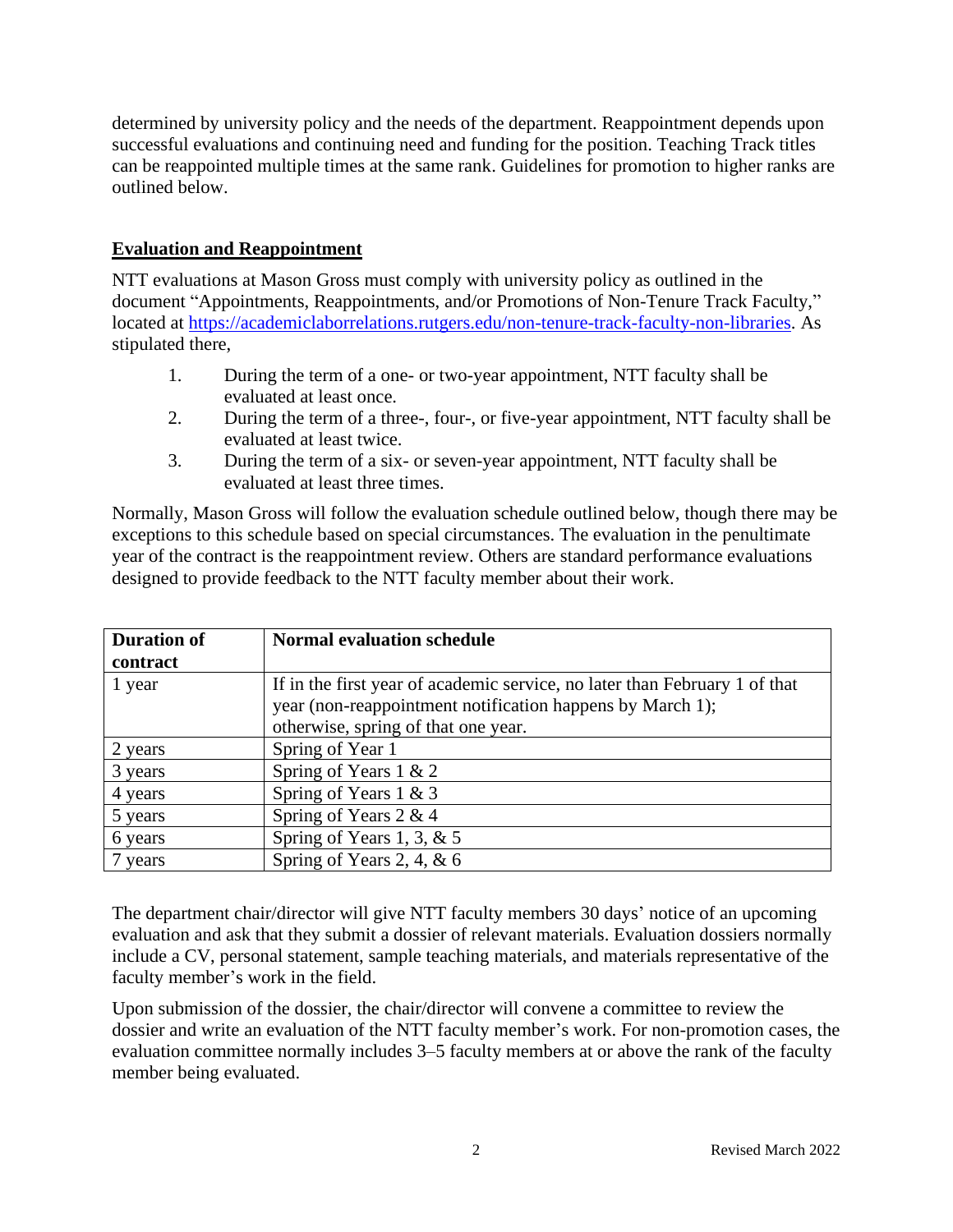The "Short Form" is used for all non-promotion evaluations and for promotion to the assistant level. For promotion to the associate level or higher, the NTT Form 1b must be used (see below).

#### **Promotion to the Rank of Associate, Full, or Distinguished Teaching Professor**

Promotions on the Teaching Track are governed by university policies outlined at [https://academiclaborrelations.rutgers.edu/non-tenure-track-faculty-non-libraries.](https://academiclaborrelations.rutgers.edu/non-tenure-track-faculty-non-libraries) As stated there,

Non-tenure track faculty with six consecutive years of full-time service in the same rank shall be considered for promotion to the next higher rank, if requested (i.e., rank review). All other requests from non-tenure track faculty members to be considered for promotion may be granted at the department's or unit's discretion.

In order to comply with this policy while also affording the NTT faculty member the opportunity to be promoted effective at the start of year 7, Mason Gross has implemented the following policy:

- If an Assistant Teaching Professor wishes to be considered for promotion to the associate rank in year 7 and, if successful, make that promotion retroactive to July 1 of year 7, the following steps must take place:
	- o In April of Year 6, the Assistant Professor notifies their department chair/director of their intent to request a promotion evaluation.
	- o In April of Year 6, the Assistant Professor discusses potential external reviewers with the department chair/director.
	- o On June 1 of Year 6, the department chair/director sends the assistant professor a 30-day letter notifying them that the promotion evaluation will commence on July 1 of Year 7.
	- o **By July 1 (i.e., the very first day) of Year 7, the Assistant Professor submits the complete promotion dossier to their department chair/director.**
	- o If the promotion case is successful, the promotion will be retroactive to July 1 of Year 7.
- **In all other cases** following six consecutive years at rank, the schedule for NTT promotions will follow the same timeline as tenure-track promotions: The NTT faculty member submits the initial application in May of Year A; the promotion case works its way through the department, school, and university levels in Year B; and, if successful, the promotion is effective July 1 of Year C.

It should be understood that NTT faculty members are **not required** to be evaluated for promotion precisely at the end of six years. This is an important distinction from the tenuretrack faculty reviews for reappointment and promotion. The NTT faculty member's schedule of evaluations, reappointments, and promotions will depend on whether and when the NTT faculty member goes up for promotion from one rank to the next and whether each promotion review is successful. The same principle applies in all cases: "Non-tenure track faculty with six consecutive years of full-time service in the same rank shall be considered for promotion to the next higher rank, if requested (i.e., rank review). All other requests from non-tenure track faculty members to be considered for promotion may be granted at the department's or unit's discretion."